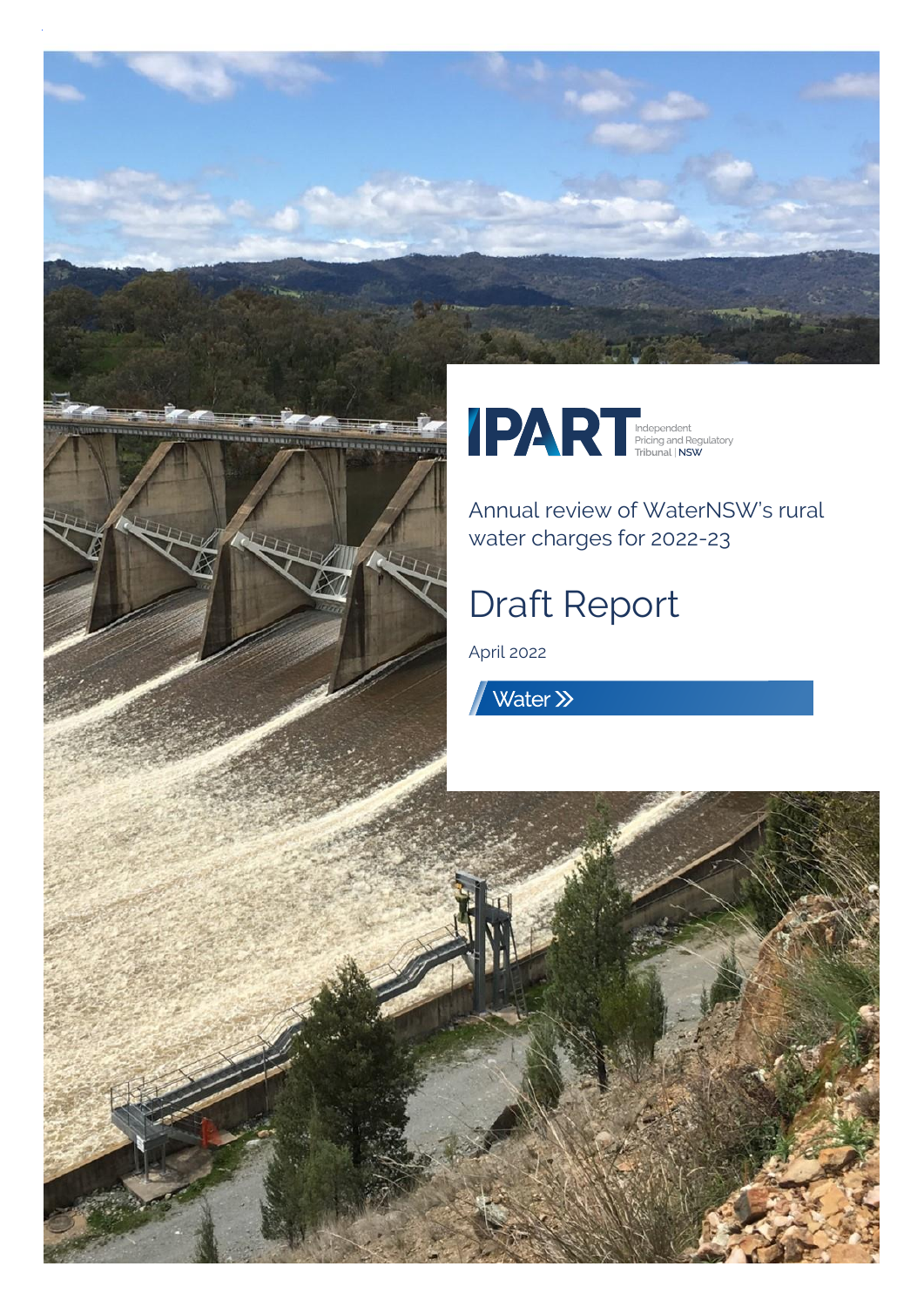#### **Tribunal Members**

The Tribunal members for this review are: Carmel Donnelly, Chair Deborah Cope Sandra Gamble

Enquiries regarding this document should be directed to a staff member:

| Matthew Mansell | (02) 9113 7770 |
|-----------------|----------------|
| Maricar Horbino | (02) 9290 8409 |
| Adrian Thomas   | (02) 9019 1921 |

#### **Invitation for submissions**

IPART invites comment on this document and encourages all interested parties to provide submissions addressing the matters discussed.

#### **Submissions are due by Friday, 13 May 2022**

We prefer to receive them electronically via ou[r online submission form.](https://www.ipart.nsw.gov.au/Home/Reviews/Have-Your-Say-Open-Consultations?review_status=911)

You can also send comments by mail to:

Annual Review of rural water charges 2022 Independent Pricing and Regulatory Tribunal PO Box K35 Haymarket Post Shop, Sydney NSW 1240

If you require assistance to make a submission (for example, if you would like to make a verbal submission) please contact one of the staff members listed above.

Late submissions may not be accepted at the discretion of the Tribunal. Our normal practice is to make submissions publicly available on our [website](http://www.ipart.nsw.gov.au/) as soon as possible after the closing date for submissions. If you wish to view copies of submissions but do not have access to the website, you can make alternative arrangements by telephoning one of the staff members listed above.

We may decide not to publish a submission, for example, if we consider it contains offensive or potentially defamatory information. We generally do not publish sensitive information. If your submission contains information that you do not wish to be publicly disclosed, please let us know when you make the submission. However, it could be disclosed under the *Government Information (Public Access) Act 2009* (NSW) or the *Independent Pricing and Regulatory Tribunal Act 1992* (NSW), or where otherwise required by law.

If you would like further information on making a submission, IPART's [submission policy](https://www.ipart.nsw.gov.au/submissions-policy) is available on our website.

#### **The Independent Pricing and Regulatory Tribunal (IPART)**

Further information on IPART can be obtained from [IPART's website.](https://www.ipart.nsw.gov.au/Home)

#### **Acknowledgment of Country**

IPART acknowledges the Traditional Custodians of the lands where we work and live. We pay respect to Elders, past, present and emerging.

We recognise the unique cultural and spiritual relationship and celebrate the contributions of First Nations peoples.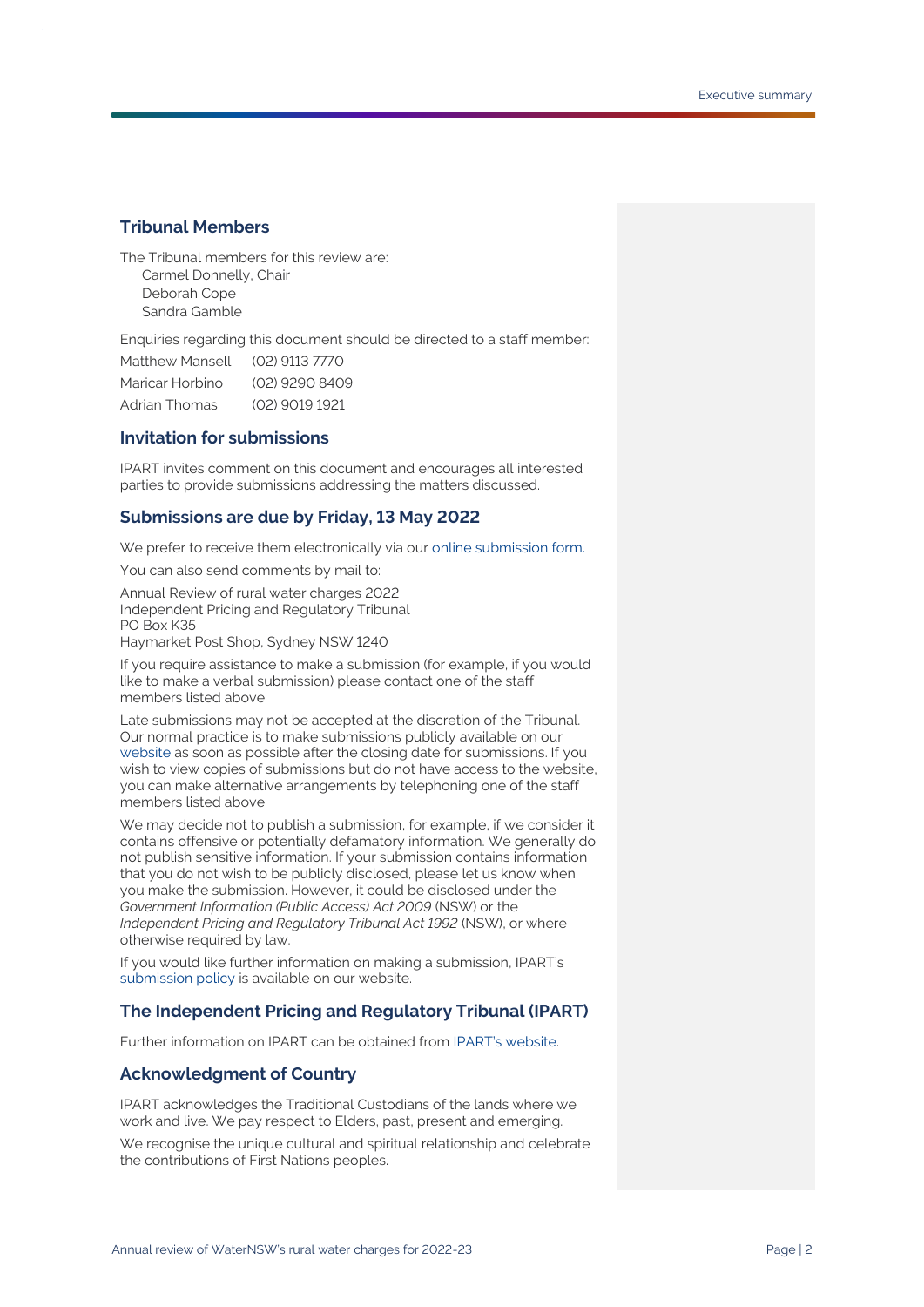## **Contents**

 $\bar{z}$ 

| <b>Executive summary</b>                                                      |    |
|-------------------------------------------------------------------------------|----|
| Regulated charges would increase by inflation only                            | 4  |
| We seek feedback on our draft decision                                        | 5  |
| <b>Context and our approach</b>                                               |    |
| The annual review framework is set by WCR                                     | 6  |
| The annual review only applies to MDB valleys and Fish River                  | 6  |
| Our assessment follows a 2-step approach                                      | 8  |
| Our assessment of rural charges for 2022-23                                   |    |
| WaterNSW proposed increasing charges by inflation only                        | 9  |
| We do not see evidence of a sustained shift in water sales                    | 9  |
| WaterNSW proposed a formula-driven assessment process                         | 12 |
| We see merit in applying discretion to updating charges at each annual review | 12 |
|                                                                               |    |

### **[Charges to apply in 2022-23](#page-12-0)**

**A [Additional information on how we update charges](#page-13-0)**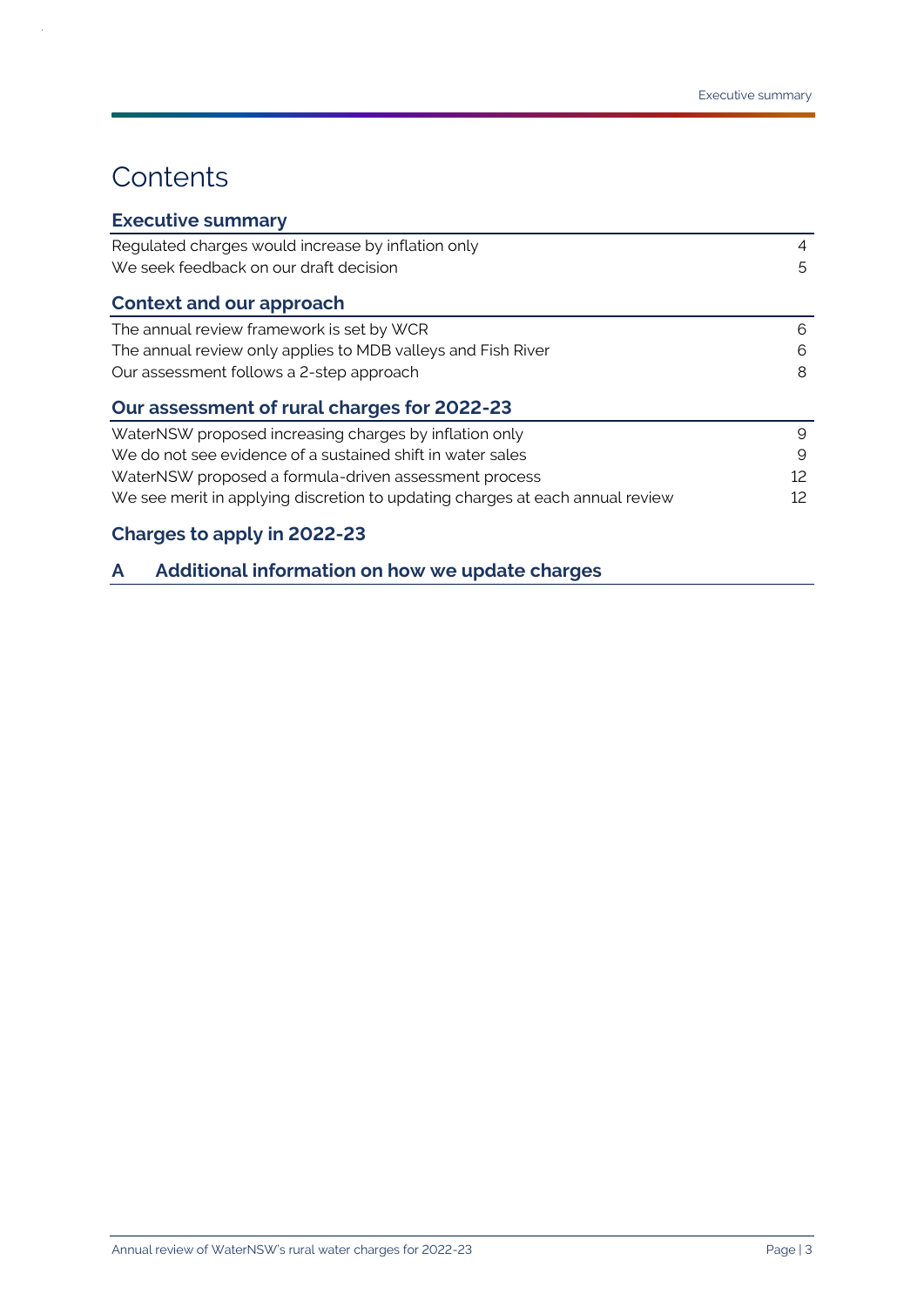## <span id="page-3-0"></span>Executive summary

IPART currently undertakes annual reviews of WaterNSW's regulated charges for rural bulk water services in the Murray-Darling Basin (MDB)<sup>a</sup> and the Fish River Water Supply Scheme (Fish River). This is required under Part 6 of the *Water Charge Rules 2010 (Cth)* (WCR). b

In September 2021, we published our [Final Report for the review of WaterNSW's rural bulk water](https://www.ipart.nsw.gov.au/documents/final-report/final-report-review-water-nsws-rural-bulk-water-prices-september-2021?timeline_id=6913)  [charges](https://www.ipart.nsw.gov.au/documents/final-report/final-report-review-water-nsws-rural-bulk-water-prices-september-2021?timeline_id=6913) from 1 October 2021 to 30 June 2025 (the 2021 Determination). This is the first annual review for the 2021 Determination and provides an opportunity for us to consider whether we should update the charges to apply from 1 July 2022 to 30 June 2023 (2022-23).

Under the WCR, we may only vary the charges to the extent that it is "reasonably necessary" to do so, having regard to changes in demand or consumption forecasts for the regulated bulk water services, price stability and consistency with the WCR. We measure changes in demand or consumption by changes in water allocations, entitlements and sales. The scope of this annual review does not include reviewing other elements of our 2021 Determination, such as the efficient costs of providing these services or the price structures.

This report sets out our draft decisions on WaterNSW's regulated charges for 2022-23 and explains how we have reached these draft decisions. While this report focuses on water entitlement and water usage charges, our draft decisions apply to all charges set under the WCR in the 9 MDB valleys and Fish River, including miscellaneous and metering charges. Other supporting information, including WaterNSW's pricing application, is available on our website.

## <span id="page-3-1"></span>Regulated charges would increase by inflation only

WaterNSW requested that IPART approve charges for 2022-23 in line with the 2021 Determination and adjust those charges by inflation only. While in principle WaterNSW would support us updating charges, it proposed to keep charges unchanged before inflation to limit the impact on customers who have been and are continuing to experience the impacts of flooding across NSW.

Our draft decision is to accept WaterNSW's pricing application to maintain the regulated charges as set under the 2021 Determination. This means charges would only increase by inflation (currently estimated to be 3.2%) from 1 July 2022.

After considering the latest changes in water sales, we have decided that it is not reasonably necessary to vary the charges set under the 2021 Determination. We have found no evidence of a sustained shift in water sales. Therefore, we do not consider it necessary to update charges.

In its pricing application, WaterNSW also proposed to introduce a more formula-driven price adjustment for future annual reviews. WaterNSW said this was to secure sufficient revenue streams for its business and promote price stability for customers.

<sup>a</sup> This includes nine valleys: Border, Gwydir, Namoi, Peel, Lachlan, Macquarie, Murray, Murrumbidgee and Lowbidgee.

This annual review does not apply to the charges set under the IPART Act. It does not apply to the charges for rural customers in the North Coast, South Coast and Hunter Valleys or to urban customers in Fish River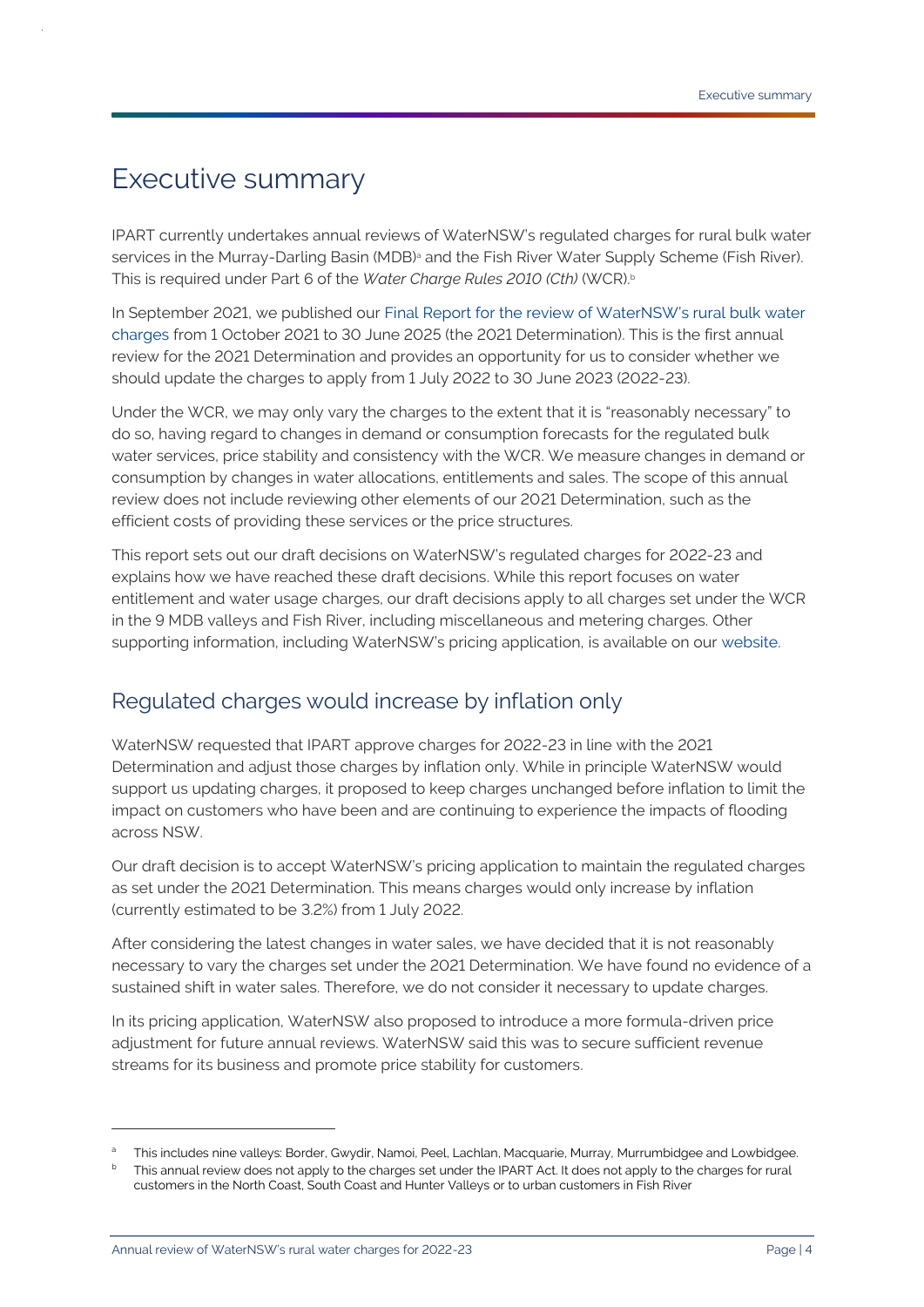Our draft decision is to maintain discretion when considering whether to update charges. We consider our approach remains appropriate for future annual reviews and is in line with the requirements of the WCR. Our approach is to only change charges if there is evidence of a sustained shift in water sales. Under WaterNSW's proposal, charges would change each year in response to year to year fluctuations in water sales. We consider our approach supports price stability by allowing charges to gradually adjust in response to a sustained shift in water sales while not introducing price volatility in response to year-on-year fluctuations in water sales. Further, we set a revenue volatility allowance in our 2021 Determination to enable WaterNSW to manage the risk of actual water sales being higher or lower than forecast.

### <span id="page-4-0"></span>We seek feedback on our draft decision

We seek feedback on our draft decision from all interested parties by 13 May 2022. We will consider all submissions before we make our final decisions and release our Final Report and Approval in June 2022.



#### Have your say

Your input is critical to our review process.

You can get involved by making a submission or submitting feedback on our website.

We are seeking feedback by 13 May 2022 on our draft decisions and the issues we have identified.

[Make a submission »](https://www.ipart.nsw.gov.au/node/1720)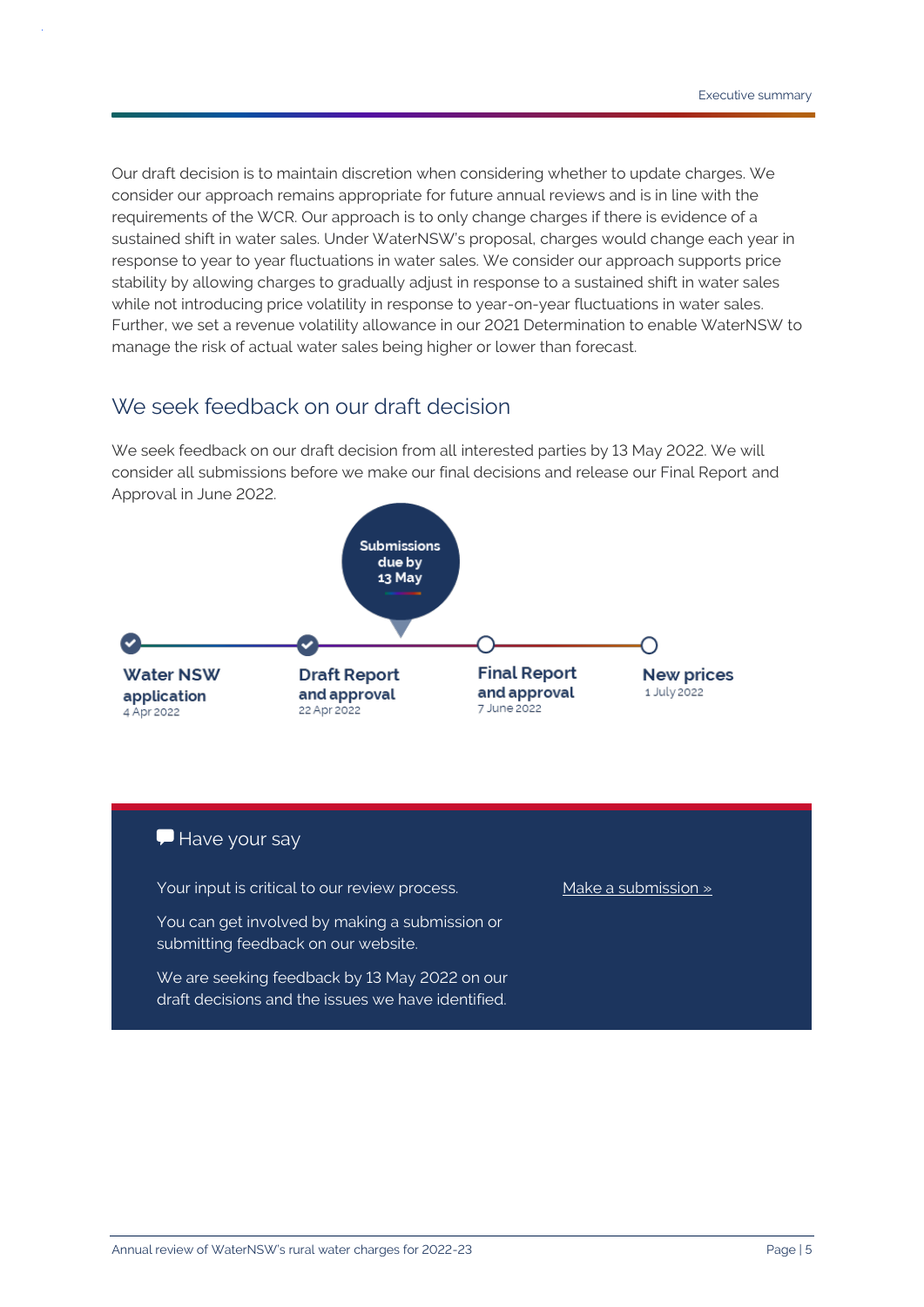## <span id="page-5-0"></span>Context and our approach

## <span id="page-5-1"></span>The annual review framework is set by WCR

Under Part 6 of the WCR, we are accredited by the Australian Competition and Consumer Commission (ACCC) to determine WaterNSW's bulk water charges for rural customers in the MDB valleys and the Fish River.

The WCR requires us to follow a 2-stage price review process for determining or approving these regulated charges:

- 1. Determine the rural bulk water charges for a set determination period<sup>1</sup>
- 2. Conduct an annual review of the rural bulk water charges for the second year of the period, and for each subsequent year within the determination period.<sup>2</sup>

For the annual reviews, the WCR requires that we determine the regulated charges for the relevant year.<sup>3</sup> They also state that we must not vary the charges from those set out in the prevailing price determination, except to the extent that it is reasonably necessary, having regard to 3 matters only:

- 1. the "changes in the demand or consumption forecasts" set out in WaterNSW's application for an annual review
- 2. "price stability" <sup>4</sup>
- 3. the consistency of the charges with the requirements in other provisions of the WCR.

We completed the first stage of this price review in September 2021, when we set the charges for rural bulk water services for the 2021 determination period.

We are now undertaking the first annual review of WaterNSW's rural bulk water charges for the 2021 determination period. Our report focuses on charges that are influenced by water entitlements, allocations and water sales. However, our draft decisions apply to all charges for rural customers in the 9 MDB valleys and Fish River, including miscellaneous and metering charges.

We have also considered whether the charges we set in 2021 remain consistent with the WCR. This annual review requires us to consider the WCR as amended on 1 July 2020, whereas we applied the preceding version of the WCR in determining the charges in 2021. We have carefully compared the two versions of the WCR and are satisfied that our charges remain compliant.

## <span id="page-5-2"></span>The annual review only applies to MDB valleys and Fish River

Only the regulated charges that are set under WCR are within the scope of this annual review. Therefore, the review applies to rural customers in the nine MDB valleys and Fish River (Figure 1). It does not apply to the charges for rural customers in the North Coast, South Coast, urban customers in Fish River and Hunter Valleys. These charges were set under the *Independent Pricing and Regulatory Tribunal Act 1992 (NSW)* (IPART Act) and are not subject to WCR.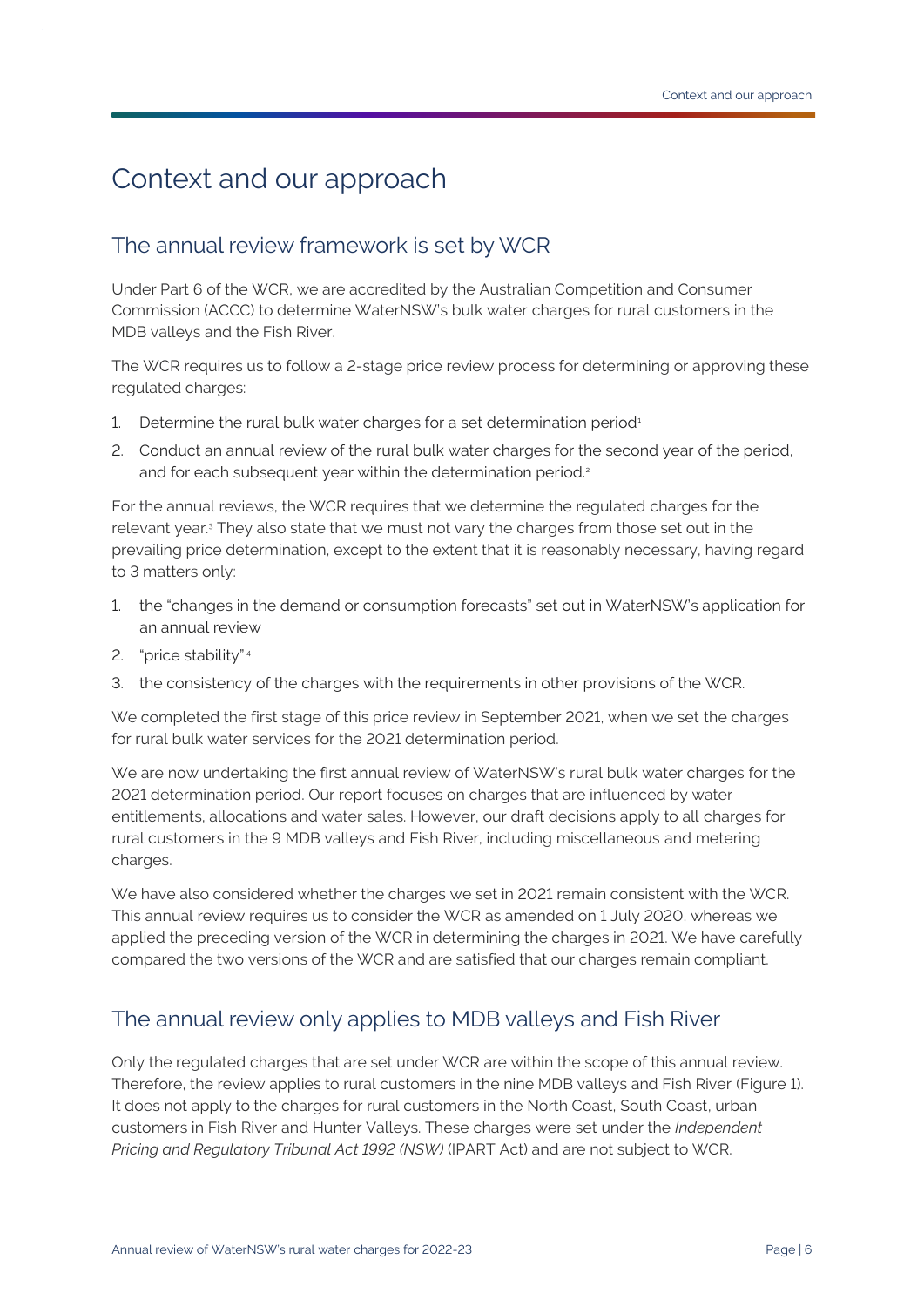

#### Figure 1 Valleys in and out of the scope of this annual review

Note: This map is not to scale and is for illustrative purposes only. This annual review excludes urban customers in Fish River.

The annual review applies to WaterNSW, Murray-Darling Basin Authority (MDBA) and Barwon-Dumaresq Border Rivers Commission (BRC) charges. The price structure for these charges comprises of:

- Usage charges (\$ per megalitre (ML) of water used) in both the MDB valleys and Fish River. In reviewing these charges, we consider the latest data on usage volumes based on a 20-year rolling average of historical water sales volumes.
- Fixed entitlement charges (\$ per ML of licensed entitlement per year) in the MDB valleys or fixed Minimum Annual Quantity (MAQ) charges (\$ per ML of MAQ per year) in Fish River.

The scope of this annual review does not include reviewing other elements of our 2021 Determination, such as the efficient costs of providing these services or the price structures.

Although this annual review determines all WaterNSW charges, including charges for metering and telemetry services, this report focuses on charges that are impacted by changes in water entitlements and sales.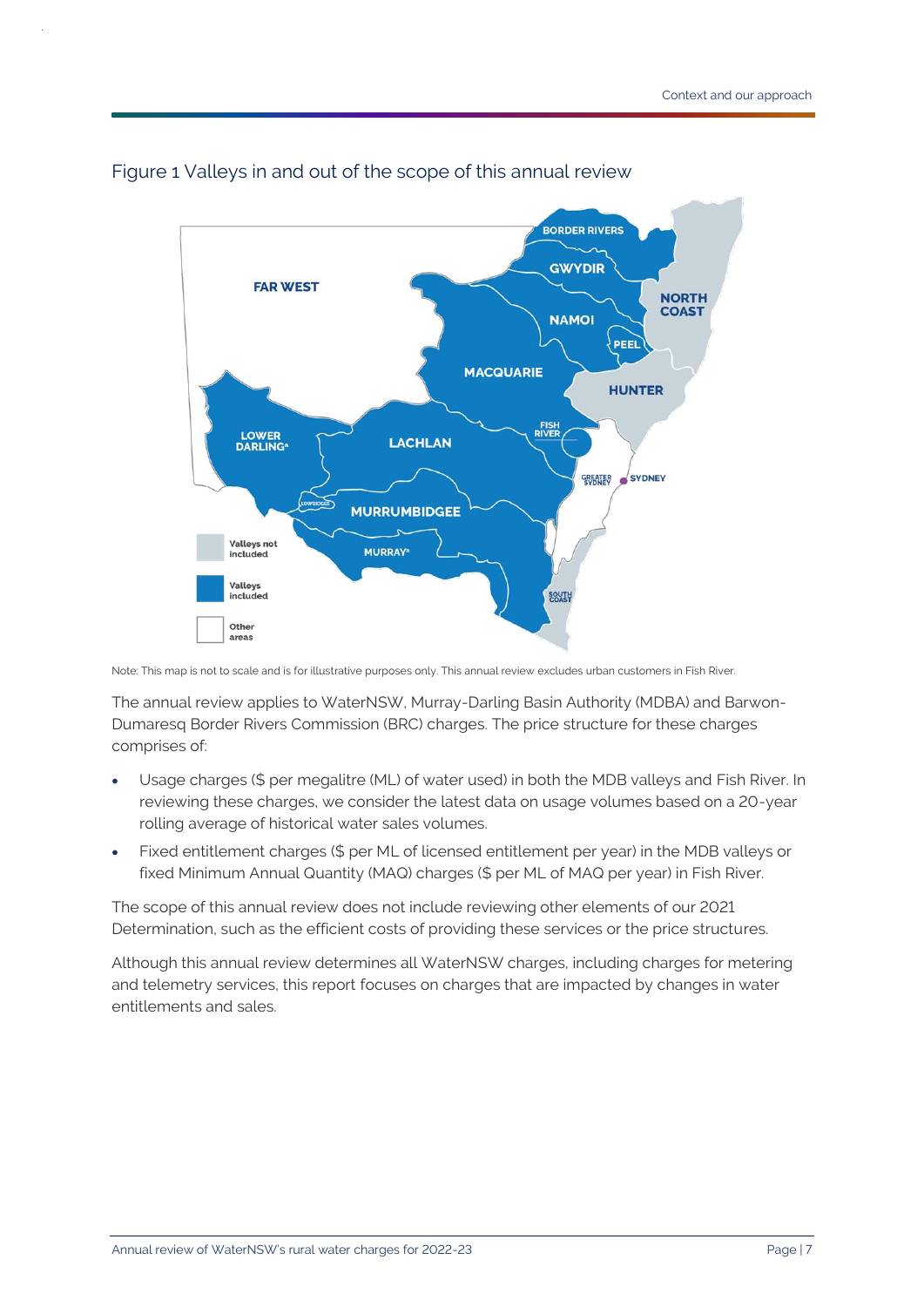### <span id="page-7-0"></span>Our assessment follows a 2-step approach

In assessing whether it is necessary to update WaterNSW's regulated charges, we work through the following process.

#### **Step** Update data and calculate updated charges

01 We update water entitlement and water sales data, calculate updated historical averages and calculate updated charges based on this updated data.



Consider whether there is evidence of a sustained shift in demand or consumption and therefore whether or not to update charges

If there is evidence of a sustained shift in demand or consumption, we can be confident that updating charges to reflect this sustained shift will support price stability. That is, it will allow charges to begin transitioning towards levels that are likely to be determined at the next major price review.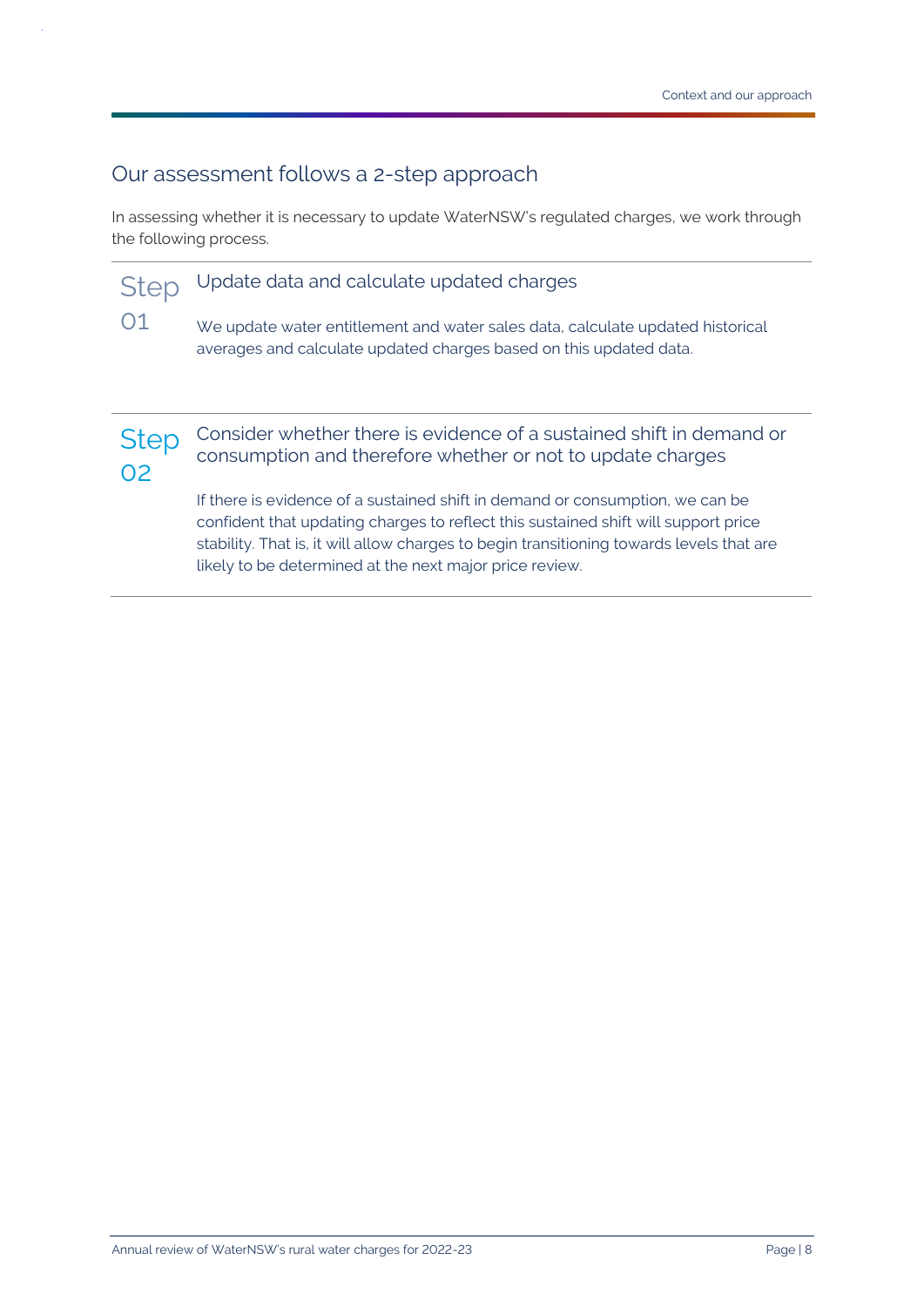## <span id="page-8-0"></span>Our assessment of rural charges for 2022-23

We have made the draft decision to accept WaterNSW's application to maintain the rural water charges for 2022-23 set under the 2021 Determination. That is, charges will only be adjusted for inflation of 3.2% from 1 July 2022. This is consistent with our assessment that it is not reasonably necessary to vary charges because we have not found evidence of a sustained shift in water sales.

We also made the draft decision to maintain our current approach for future annual reviews. We consider our approach is consistent with the requirements under WCR.

This chapter sets out WaterNSW's pricing application and our assessment in response. We have separated WaterNSW's application into 2 sections: WaterNSW's proposal for charges to apply in 2022-23 and WaterNSW's proposal for a formula-driven approach for future annual reviews. Each section is followed by our respective response and assessment.

## <span id="page-8-1"></span>WaterNSW proposed increasing charges by inflation only

WaterNSW submitted its pricing application for the annual review of rural water charges in MDB valleys and Fish River for 2022-23 to IPART on 4 April 2022. In its pricing application, WaterNSW requested that IPART approve regulated charges for 2022-23 in line with the 2021 Determination and adjust those charges by inflation only.

WaterNSW did not request to change charges for 2022-23 based on changes in water demand or consumption (i.e. using latest data on water entitlements, allocations and sales). It considered the need to provide price relief to customers as it recognised that rural regions are experiencing economic uncertainty caused by recent flooding.

## <span id="page-8-2"></span>We do not see evidence of a sustained shift in water sales

We focused our assessment on changes in water sales. This is because we found water entitlements or minimum annual quantity have been relatively consistent with the levels we used to set charges in 2021.

For MDB valleys, the long-term averages for water sales volumes have remained relatively stable. I[n Figure 2,](#page-9-0) we observed annual volumes have been volatile over the last 20 years and significant increases or decreases in volumes year-on-year are not unusual. However, the updated 20-year rolling averages for sales volumes is only decreasing by around 3% from the levels we used to set charges in 2021 (represented by the black and red lines in [Figure 2\)](#page-9-0). The key driver for this marginal decline is the sales volumes captured within the 20-year averaging period. We did not observe a consistent change in recent years to suggest that there has been a sustained shift in sales volume. Therefore, we consider there is no evidence of sustained shift in sales based on historical data.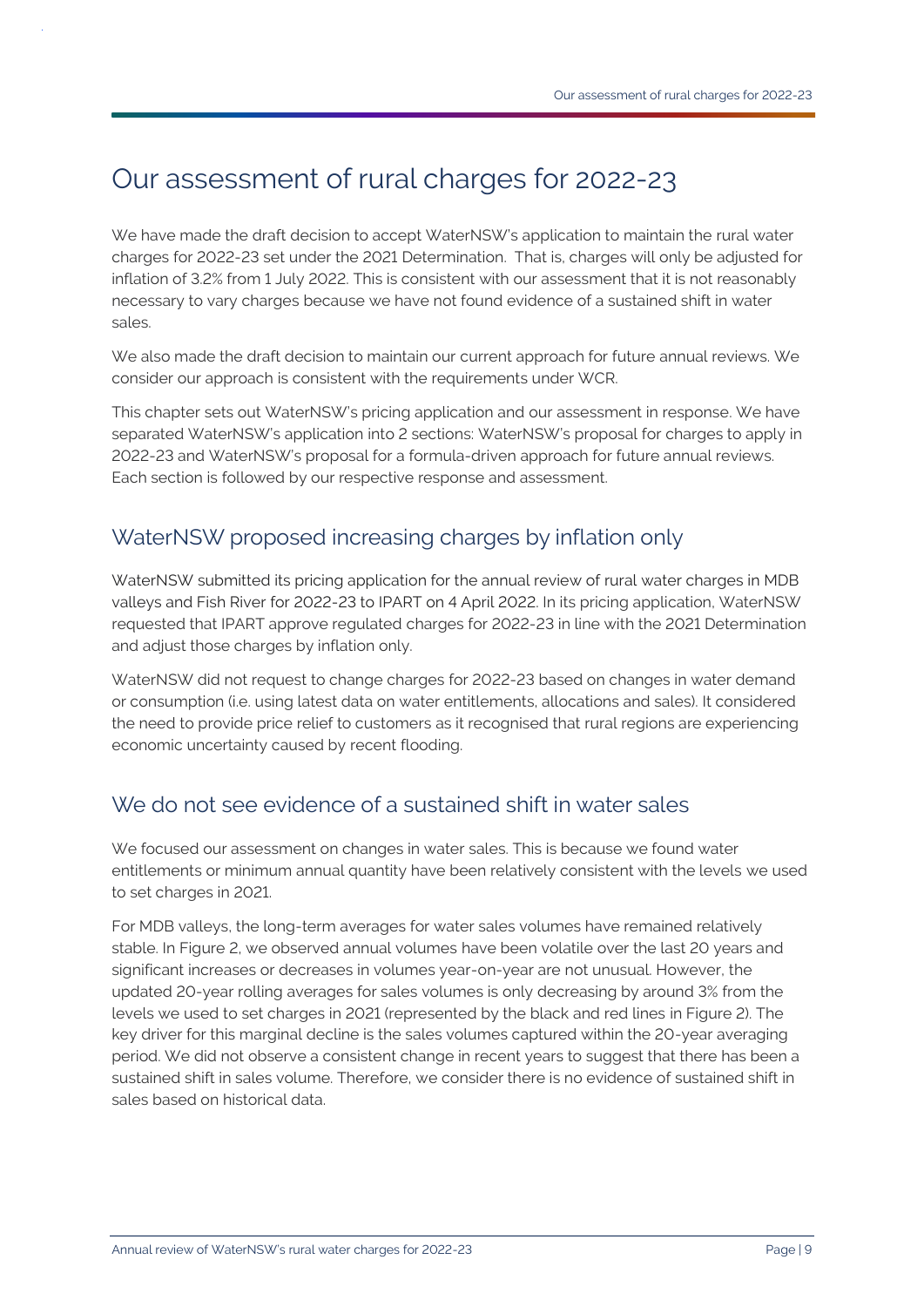

#### <span id="page-9-0"></span>Figure 2 Historical and forecast water sales volumes in MDB valleys

Note**:** The 2000-01 to 2019-20 historical sales volumes are based on the data used in the 2021 Determination while the 2020-21 to 2022-23 actual and forecast sales volumes are from WaterNSW's 2022-23 pricing application to IPART. Source**:** 2021 Determination model with data provided by WaterNSW.

In addition, we are not aware of information to suggest there would be a sustained shift in future sales volume. WaterNSW did not provide updated forecast water sales for 2021-22 and onwards. c It provided the sales volumes that were used to set charges in the 2021 Determination because WaterNSW is uncertain about the impact of the recent severe rainfall and flood events in NSW on water sales. We consider this signals that it is too early to know whether recent changes in sales represent a sustained shift.

We note that WaterNSW provided a forecast for 2022-23 using the 20-year rolling average approach used in the 2021 Determination. WaterNSW did not provide forward looking forecasts that considered recent rain and flooding events.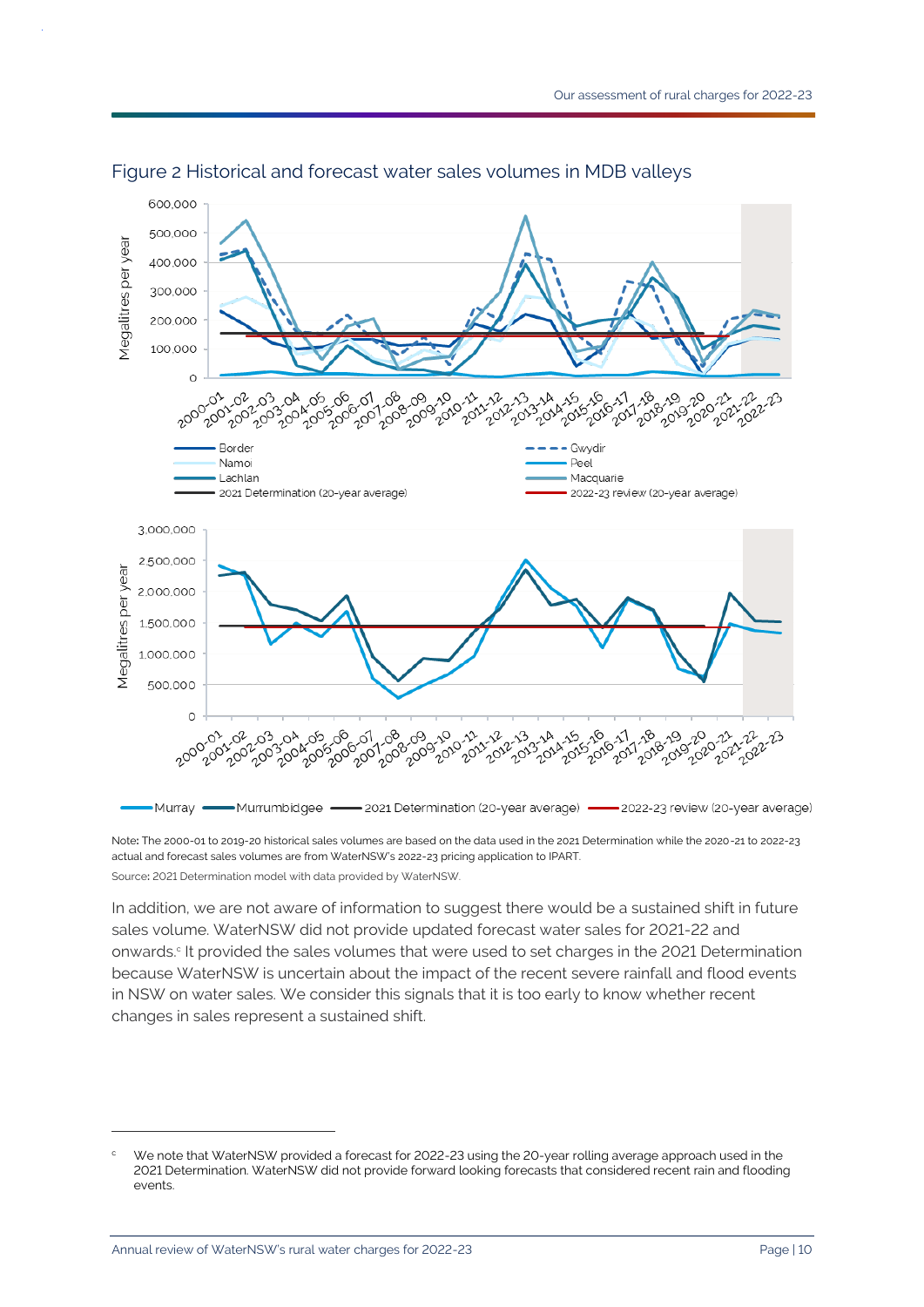We understand there are a number of factors that influence water sales in each valley such as weather, availability of water, commodity charges and other economic conditions. The impact of these factors on water sales are complex. For example, the occurrence, severity and impact of weather events are difficult to predict. Recent rain events have increased dam storage levels across NSW to around 93% capacity<sup>5</sup> and would likely lead to greater water availability across the state. However, how this will impact water sales in the short and longer term, given all the other factors at play, is unclear at this stage.

For Fish River, we also did not find evidence of a sustained shift in water sales. Similar to MDB valleys, the annual volumes in Fish River are also volatile. However the updated 20-year rolling average for sales volumes is only decreasing by around 4% (represented by the black and red lines in [Figure 3\)](#page-10-0). The driver for this marginal decline is the sales volumes captured within the 20 year averaging period. Therefore, we consider this does not represent a sustained shift in sales. We are also not aware of information to suggest there would be a sustained shift in future sales volume in Fish River.



#### <span id="page-10-0"></span>Figure 3 Total sales and rolling averages used to forecast FRWS sales

Source: WaterNSW submission to IPART annual price review (data input into IPART model), March 2022 and IPART analysis.

Overall, we do not consider there is evidence of a sustained shift in water sales. Therefore, we have decided to adjust charges by inflation only.

### Our draft decision is

(ठाठ

1. To maintain the regulated charges set under the 2021 Determination for 2022-23, adjusted for inflation only.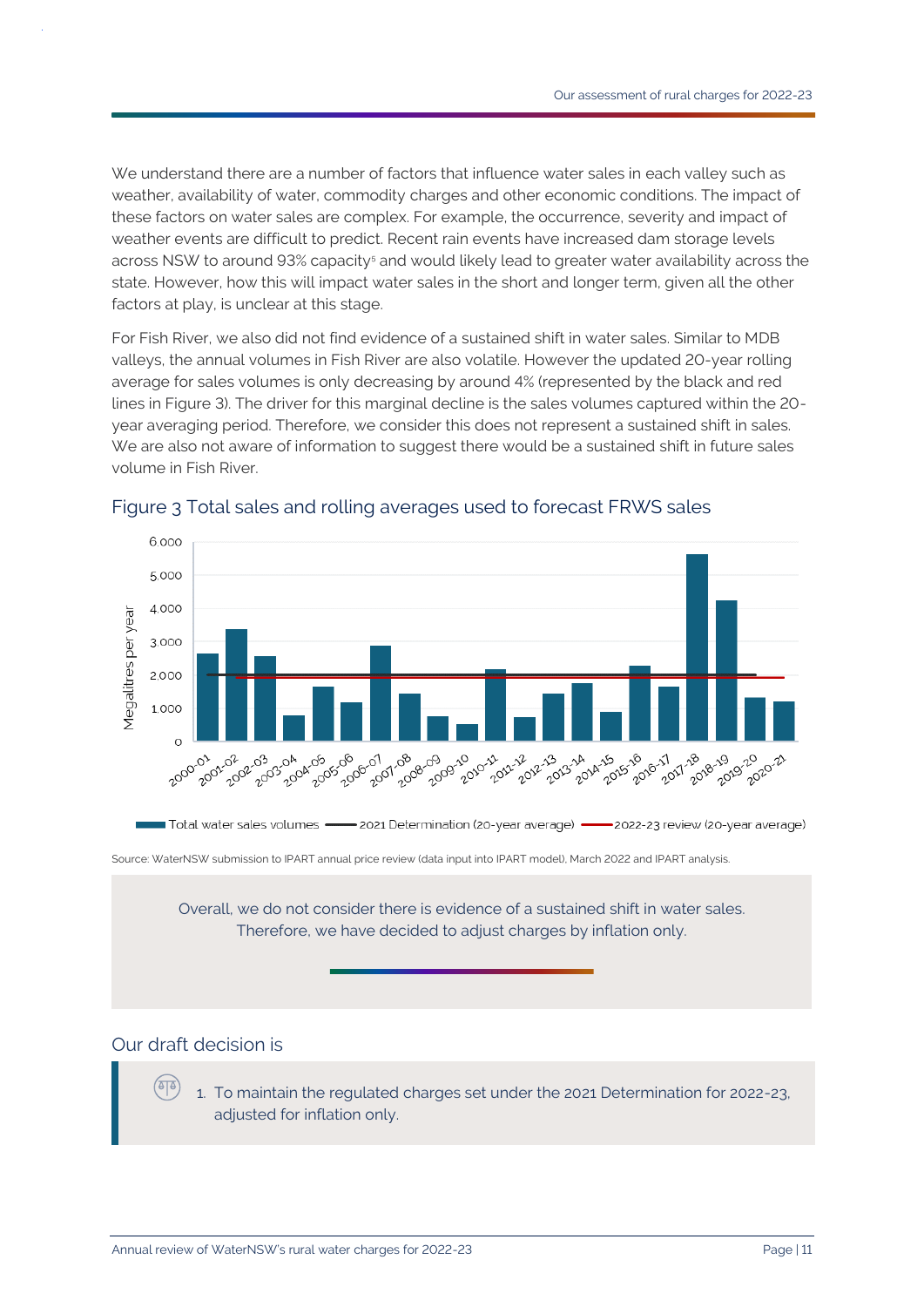## <span id="page-11-0"></span>WaterNSW proposed a formula-driven assessment process

In its pricing application, WaterNSW proposed IPART introduce a formula-driven price adjustment in the MDB valleys for future annual reviews that secures enough revenue for WaterNSW while maintaining price stability for its customers.<sup>6</sup>

WaterNSW suggested there would be several benefits from updating charges each year. For example, WaterNSW considered it could promote long term price stability because it could avoid price shocks at the next determination if water sales changed significantly. Another benefit WaterNSW noted is that using the latest water sales could lead to more accurate forecasting and charges.

WaterNSW also welcomed the preliminary findings of IPART's Economic Framework Review, in which IPART is exploring the benefits of implementing more flexible forms of price control. Similarly, it expressed eagerness to work with IPART to introduce potential flexible forms of price control at the next determination.

### <span id="page-11-1"></span>We see merit in applying discretion to updating charges at each annual review

Our current approach involves examining the data and looking for evidence of a sustained shift in demand or consumption to inform our decision on whether it is reasonably necessary to update charges.

We consider WaterNSW's proposal for a formula-based approach could introduce price volatility. This is because charges would change in response to fluctuations and temporary changes in water sales.

We agree a formula-based approach would provide greater revenue certainty to WaterNSW. However, we explicitly acknowledged revenue volatility risk and set a revenue volatility allowance to compensate WaterNSW for carrying this risk as part of our 2021 Determination.

Our draft decision is to maintain our discretion-based approach to annual reviews of WaterNSW's charges. We consider our approach remains appropriate for future annual reviews and is in line with the requirements under WCR.

#### Our draft decision is

2. To maintain our current discretion-based approach for future annual reviews when considering whether it is reasonably necessary to update charges.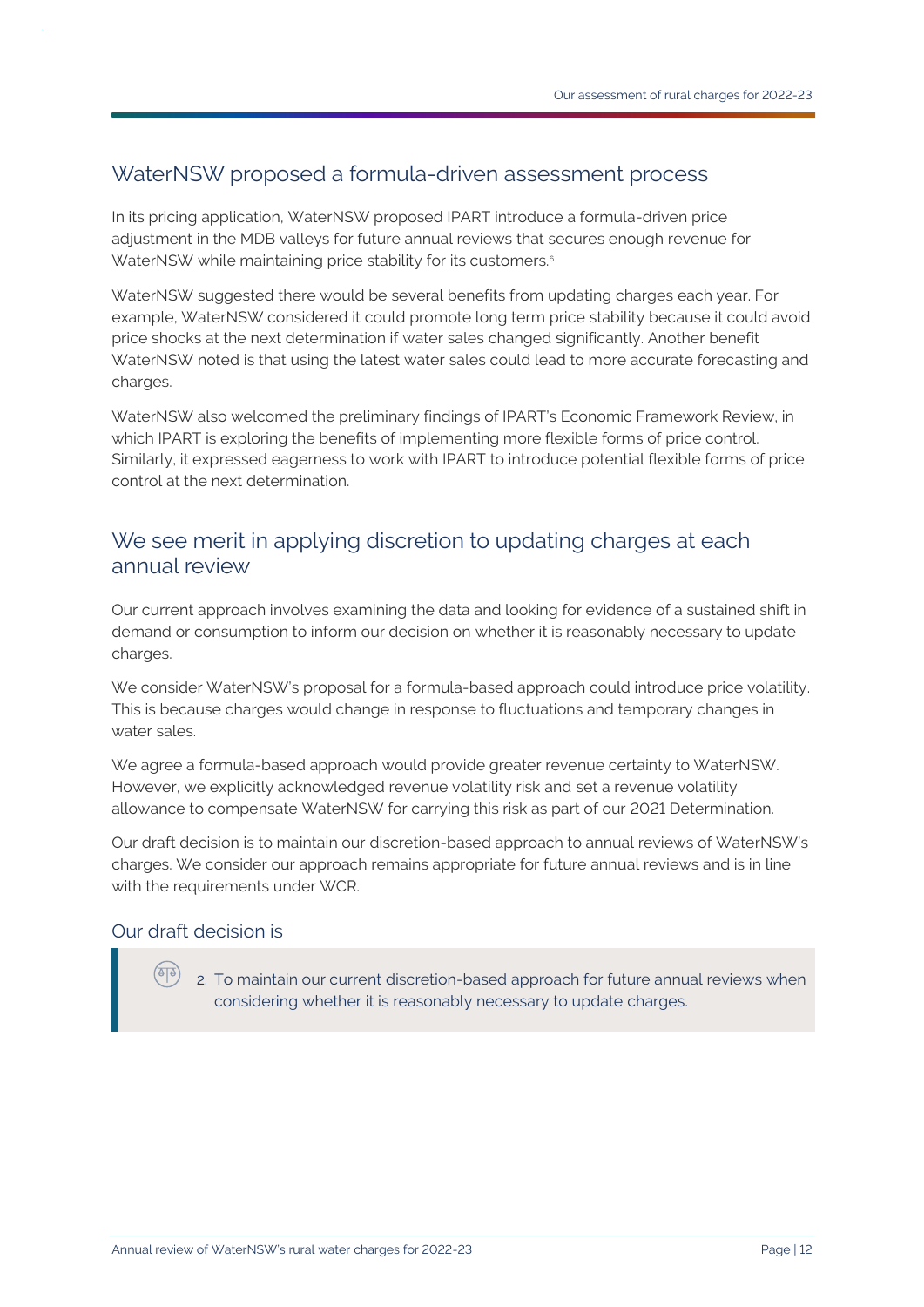## <span id="page-12-0"></span>Charges to apply in 2022-23

We have calculated the charges that customers would pay in 2022-23 based on our draft decision to maintain regulated charges as set under the 2021 Determination. These charges are shown in Table 1, Table 2 and Table 3. Our draft decision also applies to other charges in the 9 MDB valleys and Fish River, including miscellaneous and metering charges.

For the Draft Report, we used an inflation rate of 3.2% to convert the charges to nominal dollars for the 2022-23 period. This inflation rate may change for the Final Report to be released in June 2022.

| <b>Valley</b> | HS fixed charge (\$/ML) | GS fixed charge (\$/ML) | Usage charge (\$/ML) |
|---------------|-------------------------|-------------------------|----------------------|
| <b>Border</b> | 6.79                    | 2.49                    | 7.25                 |
| Gwydir        | 17.96                   | 4.17                    | 17.74                |
| Namoi         | 29.86                   | 10.42                   | 31.87                |
| Peel          | 63.32                   | 6.01                    | 25.29                |
| Lachlan       | 25.90                   | 3.83                    | 32.17                |
| Macquarie     | 20.83                   | 4.07                    | 22.33                |
| Murray        | 2.33                    | 1.02                    | 3.02                 |
| Murrumbidgee  | 4.30                    | 1.48                    | 5.13                 |
| Lowbidgee     | O.O                     | 1.78                    | O.O                  |

#### Table 1 WaterNSW rural bulk water charges for 2022-2023 (\$2022-23)

Source: IPART, *Prices for rural bulk water services from 1 October 2021 – Determination,* September 2021, pp 10-11, adjusted for inflation.

#### Table 2 MDBA and BRC rural bulk water charges for 2022-2023 (\$2022-23)

| <b>Valley</b> | HS fixed charge (\$/ML) | <b>GS fixed charge (\$/ML)</b> | Usage charge (\$/ML) |
|---------------|-------------------------|--------------------------------|----------------------|
| <b>Border</b> | 4.99                    | 1.83                           | 0.89                 |
| Murray        | 8.92                    | 3.92                           | 1.91                 |
| Murrumbidgee  | 1.92                    | 0.66                           | 0.38                 |

Source: IPART, *Prices for rural bulk water services from 1 October 2021 – Determination,* September 2021, p 12, adjusted for inflation.

#### Table 3 Fish River rural bulk water charges for 2022-2023 (\$2022-23)

| <b>Valley</b>                    | <b>Access (or MAQ)</b><br>charge $(\frac{5}{k})$ | Usage up to MAQ<br>(S/KL) | Usage in excess of<br>MAQ (\$/ML) |
|----------------------------------|--------------------------------------------------|---------------------------|-----------------------------------|
| Raw water - major customers      | 0.51                                             | 0.34                      | 0.85                              |
| Raw water - minor customers      | 0.51                                             | 0.34                      | 0.85                              |
| Filtered water - minor customers | 0.89                                             | 0.55                      | 1.43                              |

Source: IPART, *Prices for rural bulk water services from 1 October 2021 – Determination,* September 2021, p 13, adjusted for inflation.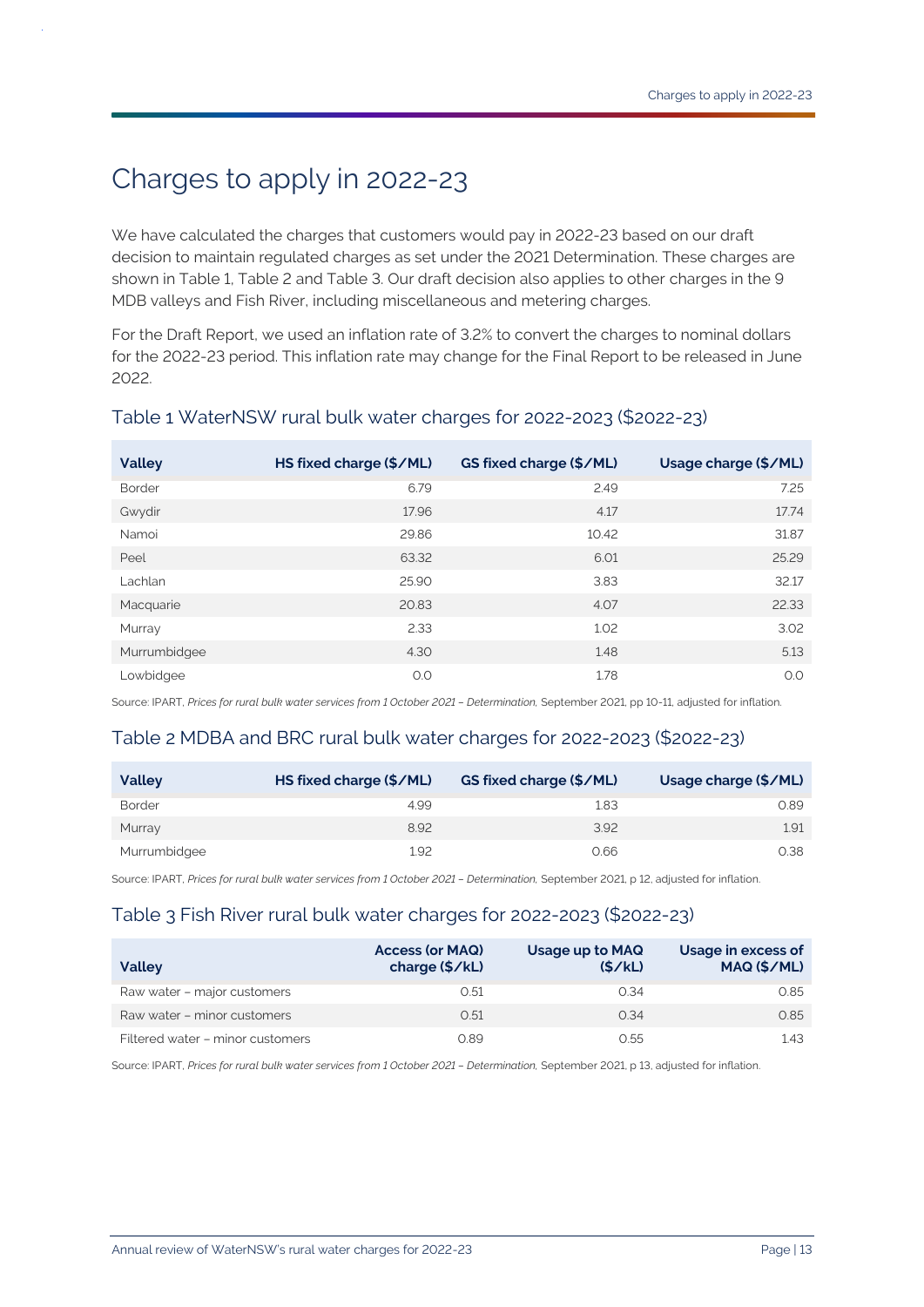## <span id="page-13-0"></span>A Additional information on how we update charges

Our draft decision is to increase charges in MDB and Fish River by inflation only. This means we are not updating charges based on changes in consumption.

For completeness, we present the following indicative charges for 2022-23 if we did decide to update charges to reflect the updated water data provided to us by WaterNSW. It is for information only. The formula we use to update charges are consistent with the approach detailed in [2020-21 Annual Review of WaterNSW's rural water](https://www.ipart.nsw.gov.au/Home/Industries/Water/Reviews/Rural-Water/WaterNSW-Annual-Review-of-rural-bulk-water-charges-for-2020-21/02-Jun-2020-Final-Report/Final-Report-Water-NSW-Annual-review-of-rural-bulk-water-charges-for-2020-21-June-2020?timeline_id=7224) charges. The full calculation and other information can be found in the accompanying spreadsheet model which is available in our [website.](https://www.ipart.nsw.gov.au/node/1720)

| <b>Valley</b> | HS fixed charge (\$/ML) | GS fixed charge (\$/ML) | Usage charge (\$/ML) |
|---------------|-------------------------|-------------------------|----------------------|
| <b>Border</b> | 7.16                    | 2.48                    | 7.59                 |
| Gwydir        | 18.72                   | 4.12                    | 18.68                |
| Namoi         | 33.18                   | 10.30                   | 33.44                |
| Peel          | 64.13                   | 5.59                    | 25.69                |
| Lachlan       | 28.42                   | 3.60                    | 34.59                |
| Macquarie     | 24.02                   | 3.86                    | 23.96                |
| Murray        | 2.40                    | 1.00                    | 3.13                 |
| Murrumbidgee  | 4.41                    | 1.46                    | 5.18                 |
| Lowbidgee     | 0.00                    | 1.78                    | 0.00                 |

#### Table A.1 Indicative WaterNSW rural charges based on latest data (\$2022-23)

Source: IPART analysis,

#### Table A.2 Indicative MDBA and BRC rural charges based on latest data (\$2022-23)

| <b>Valley</b> | HS fixed charge (\$/ML) | GS fixed charge (\$/ML) | Usage charge (\$/ML) |
|---------------|-------------------------|-------------------------|----------------------|
| <b>Border</b> | 5.26                    | 1.83                    | 0.93                 |
| Murray        | 9.21                    | 3.83                    | 1.97                 |
| Murrumbidgee  | 1.97                    | 0.65                    | 0.38                 |

Source: IPART analysis.

#### Table A.3 Indicative Fish River rural charges based on latest data (\$2022-23)

| <b>Valley</b>                    | <b>Access (or MAQ)</b><br>charge (\$/kL) | Usage up to MAQ<br>(S/KL) | Usage in excess of<br>MAQ (\$/ML) |
|----------------------------------|------------------------------------------|---------------------------|-----------------------------------|
| Raw water - major customers      | 0.51                                     | 0.35                      | 0.86                              |
| Raw water - minor customers      | 0.51                                     | 0.34                      | 0.84                              |
| Filtered water - minor customers | 0.89                                     | 0.59                      | 1.47                              |

Source: IPART analysis.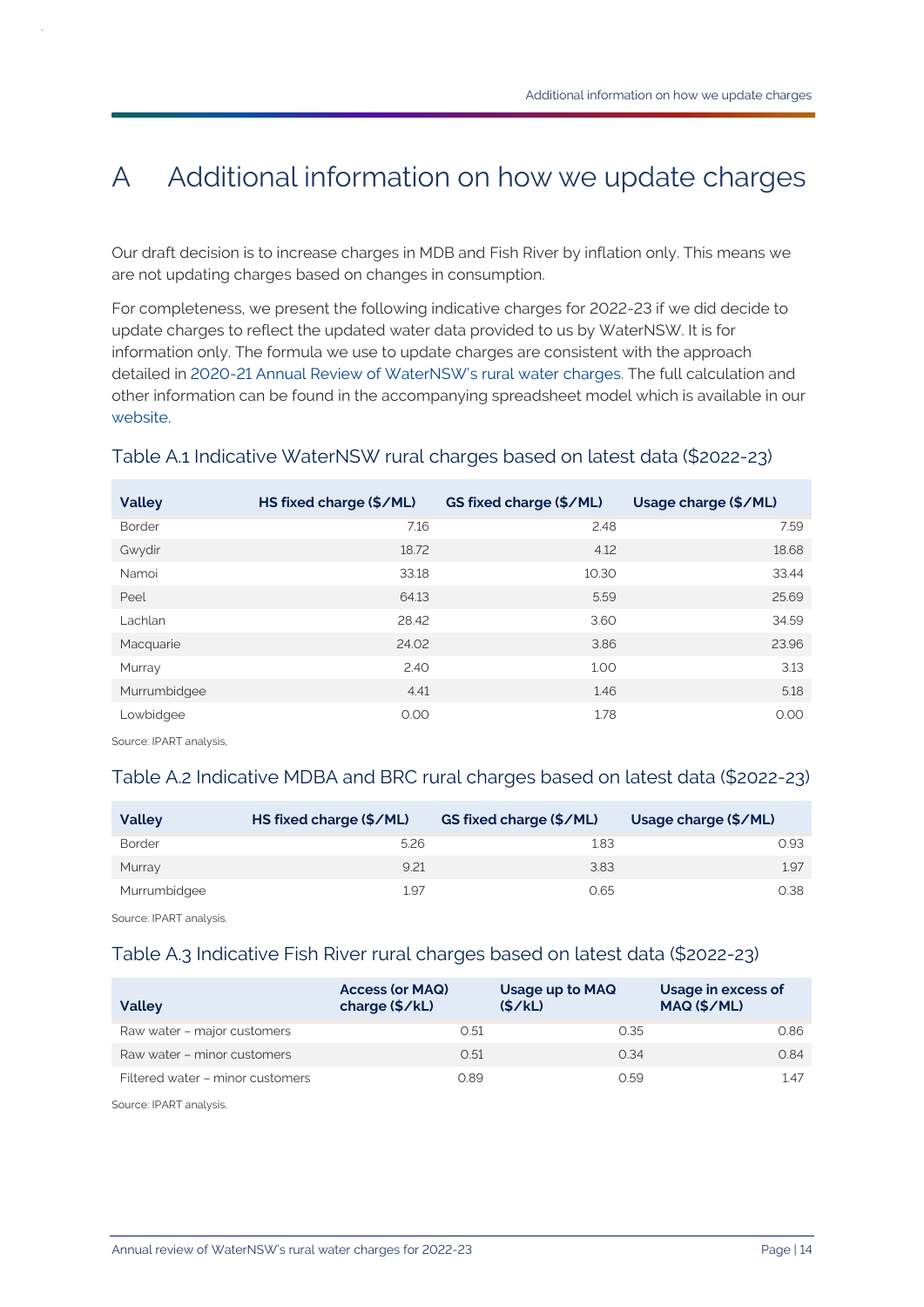<sup>2</sup> *Water Charge (Infrastructure) Rules 2010* Part 6 Division 3.

 $\bar{z}$ 

<sup>1</sup> *Water Charge (Infrastructure) Rules 2010* Part 6 Division 2.

<sup>3</sup> *Water Charge (Infrastructure) Rules 2010* Rule 29.

<sup>4</sup> *Water Charge (Infrastructure) Rules 2010* Sub-rule 37(2).

<sup>5</sup> WaterNSW[, Regional NSW Storage Levels,](https://www.waternsw.com.au/supply/regional-nsw/dam-levels) accessed 12 April 2022.

 $^6$  WaterNSW, Application to IPART's 2022-23 Review of Regulated Charges, April 2022, p 2.  $\,$